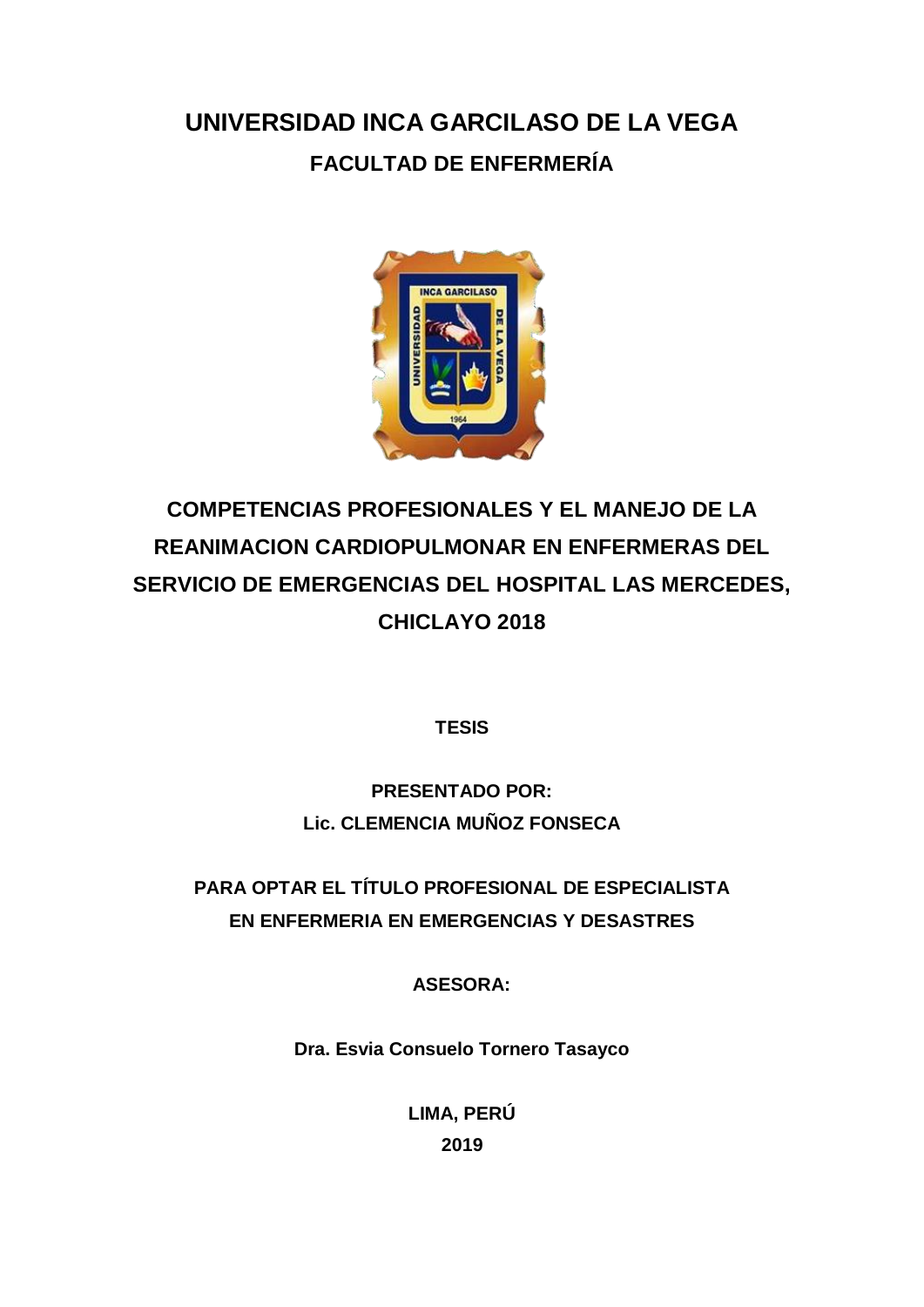#### **RESUMEN**

En esta investigación tuvo como objetivo determinar la relación que existe entre las competencias profesionales y el manejo de la reanimación cardiopulmonar en el servicio de emergencias del Hospital las Mercedes Chiclayo-2018, la investigación fue de tipo cuantitativa, nivel aplicativo, método descriptivo y diseño correlacional la muestra fue 40 enfermeras y el instrumento fue el cuestionario. Según los resultados, el 47.50% presenta competencias profesionales regulares, el 32.50% presenta malas competencias y el 20.00% presenta buenas competencias. Así mismo el 47.50% presenta un manejo regular del procedimiento de reanimación cardiopulmonar, el 30.00% lo presenta en un nivel malo y el 2.50% lo presenta en nivel bueno. Se concluyó que existe una relación significativa entre las competencias profesionales y el manejo de la reanimación cardiopulmonar en el servicio de emergencias del Hospital las Mercedes Chiclayo-2018. Así mismo se recomendó al Jefe del Servicio de Emergencias del Hospital las Mercedes, Chiclayo, realizar capacitaciones y simulacros para, mejorar y evaluar la capacidad de respuesta del personal de enfermería en relación al tema de la reanimación cardiopulmonar, y concientizarlas de la importancia de este conocimiento y su práctica como una herramienta ante cualquier emergencia o desastre.

*Palabras Clave:* Competencia Profesional, Manejo de Reanimación Cardiopulmonar, Conocimiento.